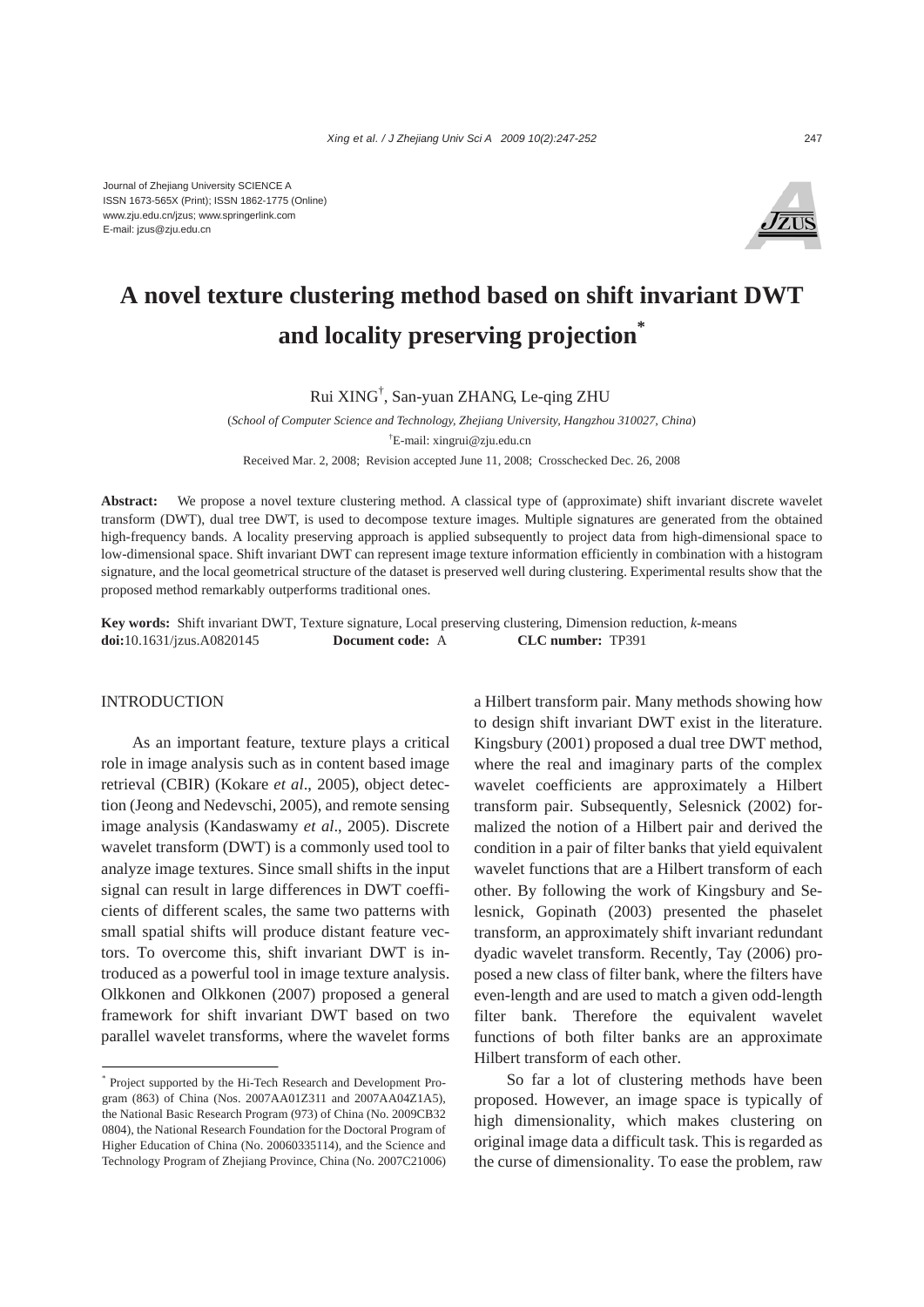data are usually projected from high-dimensional space onto low-dimensional space so that clustering can be done in the lower one. Traditional methods used to reduce dimensionality are principal component analysis (PCA) (Jolliffe, 1989) and linear discriminant analysis (LDA) (Duda *et al*., 2000).

In this paper we propose a novel clustering method on image texture. First dual tree DWT, a typical type of shift invariant DWT, is employed on texture images, which generates texture signatures from the decomposition coefficients. Then a locality preserving projection is used to explore the low-dimensional locality structure lying in highdimensional space. In order to keep a good locality relationship, the similarity matrix is constructed based on the nearest neighbor algorithm. Our experimental results show that the proposed method succeeds well in clustering texture images and performs better than traditional methods.

# SHIFT INVARIANT DWT

Recent studies show that a human interprets an image in many different directions and frequency channels, which is similar to the multiple-resolution property of a wavelet. For this reason, the wavelet transform has been widely applied in image processing such as in texture analysis and texture synthesis. However, because of the shift variance, even a small shift in image texture would greatly perturb the transform and produce very different coefficients.

To overcome the problem, a shift invariant DWT was proposed and exploited to extract image texture features. In this study we used one classical shift invariant DWT, namely dual tree DWT, proposed by Kingsbury (2001). Dual tree DWT is performed based on a real wavelet transform instead of using complex coefficient filters. Decomposition is applied to two parallel DWT trees. By elaborately designing the filters of the two trees, the samplings are evenly distributed in the space, which ensures the approximate shift invariance. After dual tree DWT, an image is decomposed into six sub-bands in six different directions. Though the transform does not use complex coefficient filters, the output of the two wavelet trees can be considered as the real and imaginary parts of a complex wavelet transform. Compared with conventional DWT, dual tree DWT works well because of approximate shift invariance as well as good directional selectivity, high computational efficiency and low redundancy.

A 1D dual tree DWT uses a pair of filters on input data. It contains two parallel 1D discrete wavelet transform trees (tree A and tree B). Let  $\psi_h(t)$ and  $\psi_{\rm g}(t)$  be the wavelets of tree A and tree B, respectively. The transform can be written as follows:

$$
\psi(t) = \psi_h(t) + j\psi_g(t),\tag{1}
$$

where  $\psi_{g}(t)$  is approximately the Hilbert transform of  $\psi_h(t)$ , i.e.,  $\psi_g(t) \approx H\{\psi_h(t)\}.$ 

As shown in Fig.1, a 2D DWT is oriented in three directions (vertical, horizontal, and diagonal). Dual tree DWT, as can be seen in Fig.2, is oriented in six directions  $(\pm 15^\circ, \pm 45^\circ, \pm 75^\circ)$ . Therefore, 2D dual tree DWT shows more directional selectivity than 2D DWT. In other words, 2D dual tree DWT produces more directional texture information than 2D DWT.



**Fig.1 Impulse responses in three different directions of a 2D DWT.** (a) Vertical; (b) Horizontal; (c) Diagonal



(a)  $-75^\circ$ ; (b)  $-45^\circ$ ; (c)  $-15^\circ$ ; (d)  $15^\circ$ ; (e)  $45^\circ$ ; (f)  $75^\circ$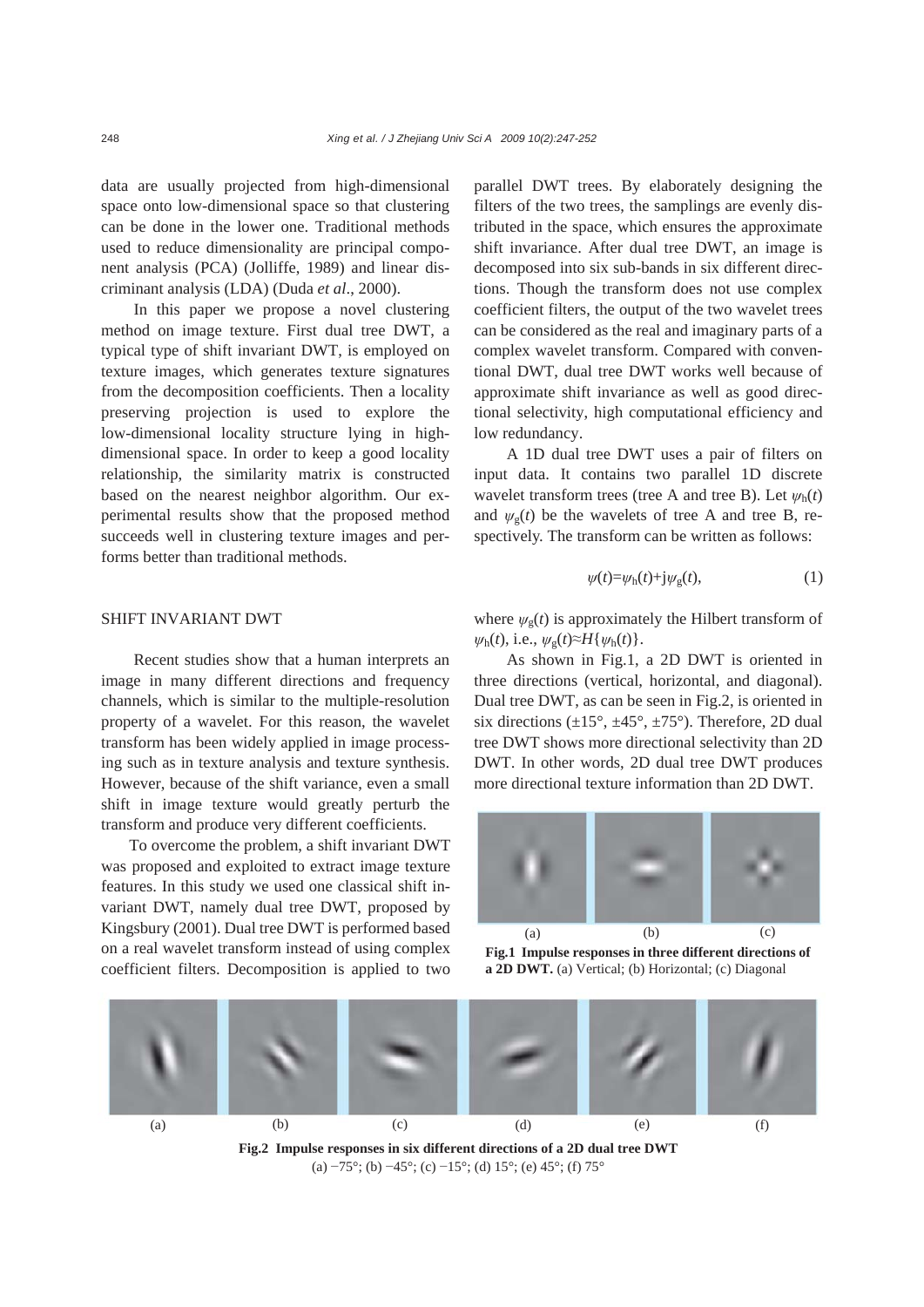### TEXTURE SIGNATURE

After the wavelet decomposition is performed, two feature parameters, energy  $(E_k)$  and standard deviation  $(\sigma_k)$ , can be obtained:

$$
E_k = \frac{1}{M \times N} \sum_{i=1}^{M} \sum_{j=1}^{N} |W_k(i, j)|,
$$
 (2)

$$
\sigma_k = \left[ \frac{1}{M \times N} \sum_{i=1}^{M} \sum_{j=1}^{N} (W_k(i, j) - \mu_k)^2 \right]^{\frac{1}{2}},
$$
 (3)

where  $W_k(i, j)$  is the kth wavelet-decomposed sub-band, *M*×*N* is the size of the waveletdecomposed sub-band, and  $\mu_k$  is the mean value of the *k*th sub-band.

In addition, a histogram signature (van de Wouwer *et al*., 1999)is adopted to improve the texture discriminative ability. The detail histograms of natural textured images can be modeled by a family of exponentials:

$$
h(u) = K \exp[-(|u|/\alpha)^{\beta}], \tag{4}
$$

where  $h(u)$  denotes the histogram of the wavelet detail coefficients,  $\alpha$  and  $\beta$  are the histogram signatures of the detailed texture images, and *K* is a normalization constant to ensure that  $\int h(u) du = 1$ .

The model parameters  $\alpha$ ,  $\beta$  and  $K$  can be computed as follows. Given

$$
c_1 = \int |u| h(u) \mathrm{d}u,\tag{5}
$$

$$
c_2 = \int |u|^2 h(u) \mathrm{d}u,\tag{6}
$$

inserting Eq. $(4)$  into Eqs. $(5)$  and  $(6)$  using the normalization condition, we have

$$
\beta = H^{-1}(c_1^2 / c_2),\tag{7}
$$

$$
\alpha = c_1 \frac{\Gamma(1/\beta)}{\Gamma(2/\beta)} = c_1 \exp[\ln \Gamma(1/\beta) - \ln \Gamma(2/\beta)], \quad (8)
$$

where  

$$
H(x) = \frac{\Gamma^2(2/x)}{\Gamma(3/x)\Gamma(1/x)},
$$
(9)

$$
\Gamma(x) = \int_0^\infty e^{-t} t^{x-1} dt.
$$
 (10)

A fast algorithm is presented to compute the natural logarithm of Gamma function in Eq.(8) (Cody and Hillstrom, 1967).

In this study the histogram signatures *α* and *β* are combined with energy and standard deviation features for clustering, which are demonstrated in the next section.

# LOCALITY PRESERVING PROJECTION

Generally, image data are of high dimensionality. This makes dimension reduction a necessary task before clustering. The graph based clustering (Shi and Malik, 2000; O′Callaghan and Bull, 2005) has received a lot of attention since it explores the local similarity between data points. In this work we use the locality preserving projection (LPP) (He and Niyogi, 2003; Cai *et al*., 2005; He *et al*., 2005) to reduce the high dimensionality.

Suppose that we have a set of data points  $x_1$ ,  $x_2, \ldots, x_n$ , and the similarity matrix *S* in which the element  $s_{ii}$  denotes the similarity between point  $x_i$  and point  $x_i$ . Thus we can use graph  $G=(V, E)$  to represent the dataset. Vertex  $v_i$  corresponds to data point  $x_i$ . Two points are connected if the similarity between them is larger than zero. The weight on the connecting edge is the similarity  $s_{ij}$ . The cluster problem can be solved by finding a minimum cut over the graph.

The local preserving clustering is stated as follows:

Given graph  $G=(V, E)$  and its vertex set  $V=\{v_1,$  $v_2, \ldots, v_n$ , the similarity matrix is  $S = (s_{ij})_{n \times n}$ . Because *G* is an undirected graph,  $s_{ij}=s_{ji}$ . The degree of vertex  $v_i$  is

$$
d_i = \sum_{j=1}^n w_{ij}.
$$
 (11)

Degree matrix *D* is a diagonal matrix whose elements are  $d_1, d_2, ..., d_n$ . Define the Laplacian matrix of *G* as  $L=$ *D*−*W*, where *W* is the adjacency matrix constructed by *S*.

Input: dataset  $x_1, x_2, ..., x_n$ , similarity matrix  $S \in \mathbb{R}^{n \times n}$ , and clustering number *k*.

Step 1: Construct adjacency matrix *W* with *S*, degree matrix *D* and Laplacian matrix *L*.

Step 2: Remove the weighted mean from each data point  $\mathbf{x}_i$  and obtain  $\hat{\mathbf{x}}_i$ :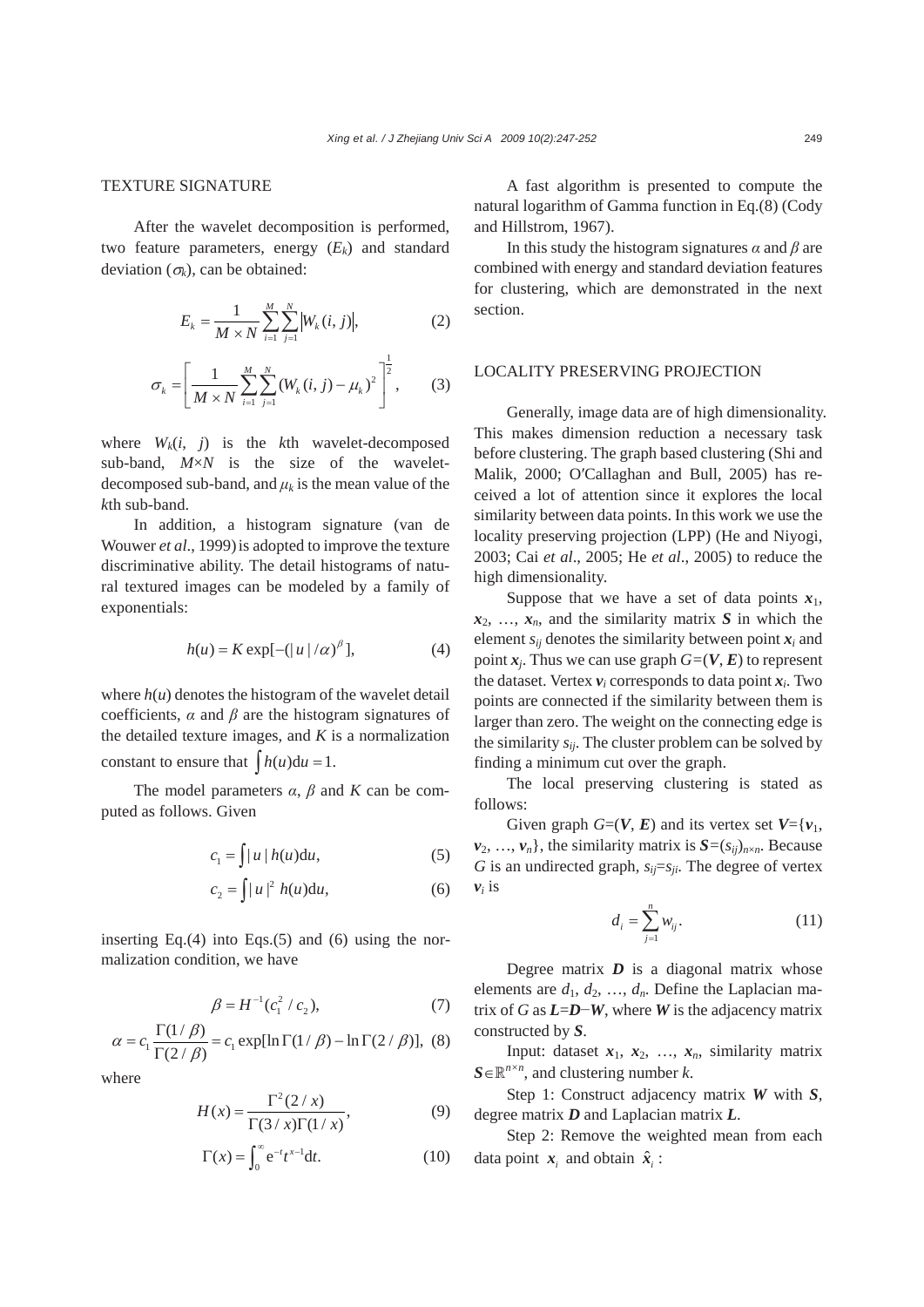$$
\hat{\boldsymbol{x}}_i = \boldsymbol{x}_i - \overline{\boldsymbol{x}}, \ \ \overline{\boldsymbol{x}} = \sum_i \boldsymbol{x}_i D_{ii} / \sum_i D_{ii} . \tag{12}
$$

Step 3: Project the vector into the singular value decomposition (SVD) sub-space by removing zero singular values:

$$
\hat{X} = U\Sigma V^{\mathrm{T}}.\tag{13}
$$

where  $\hat{X} = [\hat{x}_1, \hat{x}_2, \dots, \hat{x}_n]$ . Let  $W_V$  be *U*. The SVD projection is

$$
\tilde{\mathbf{x}} = \mathbf{W}_V^{\mathrm{T}} \hat{\mathbf{x}}.
$$
 (14)

The data obtained in this step are  $\tilde{X} = [\tilde{x}_1, \tilde{x}_2, \dots, \tilde{x}_n].$ Step 4: Solve the following eigen-problem:

$$
\tilde{X}L\tilde{X}^{\mathrm{T}}a = \lambda \tilde{X}D\tilde{X}^{\mathrm{T}}a. \tag{15}
$$

Sort the eigenvalue of Eq.(15) in ascending order and obtain the corresponding eigenvector  $W_L = [a_1, a_2, \ldots, a_k]$  $a_k$ ]. The dimensionality-reduced representation of the data point is

$$
\mathbf{y}_{i} = (W_{V} W_{L})^{\mathrm{T}} \hat{\mathbf{x}}_{i}.
$$
 (16)

Step 5: Cluster the dataset  $y_1, y_2, ..., y_n$  into  $C_1$ , *C*2, …, *Ck* via *k*-means (McQueen, 1967).

Output: cluster set  $A_1$ ,  $A_2$ , ...,  $A_k$ , where  $A_i = \{j |$  $y_i \in C_i$ .

### THE PROPOSED METHOD

Our proposed method is performed as follows: Step 1: Preprocess and normalize images.

Step 2: Apply 2D dual tree DWT on the image, using a near-symmetric 13-, 19-tap filters for the first level and Q-shift 14-tap for the rest.

Step 3: Generate texture signatures from the wavelet coefficients.

Step 4: Compute the Canberra distance between images according to the obtained texture features. Construct the weighted adjacency matrix *W*, where *W*<sub>ij</sub>=exp[- $||x_i-x_j||^2/(2\alpha^2)$ ]. In our case we set *α*=0.2.

Step 5: Change *W* based on the *p*-nearest neighbor algorithm (Funkunaga and Navendra, 1975). In our experiment we set  $p=10$ .

Step 6: Perform dimension reduction using locality preserving projection to obtain representative data  $Y=[y_1, y_2, ..., y_n].$ 

Step 7: Cluster *Y* using the *k*-means algorithm.

## EXPERIMENTAL RESULTS

In our experiment we compared the proposed method with traditional PCA+*k*-means and direct *k*-means methods. The texture image data were downloaded from the Ponce texture database of UIUC (Lazebnik *et al*., 2005), which has 25 kinds of textures and each kind has 40 images, as shown in Fig.3.



**Fig.3 Texture samples used in the experiments (all from Ponce collection)**  (a) Wood; (b) Floor; (c) Glass; (d) Carpet; (e) Wallpaper; (f) Corduroy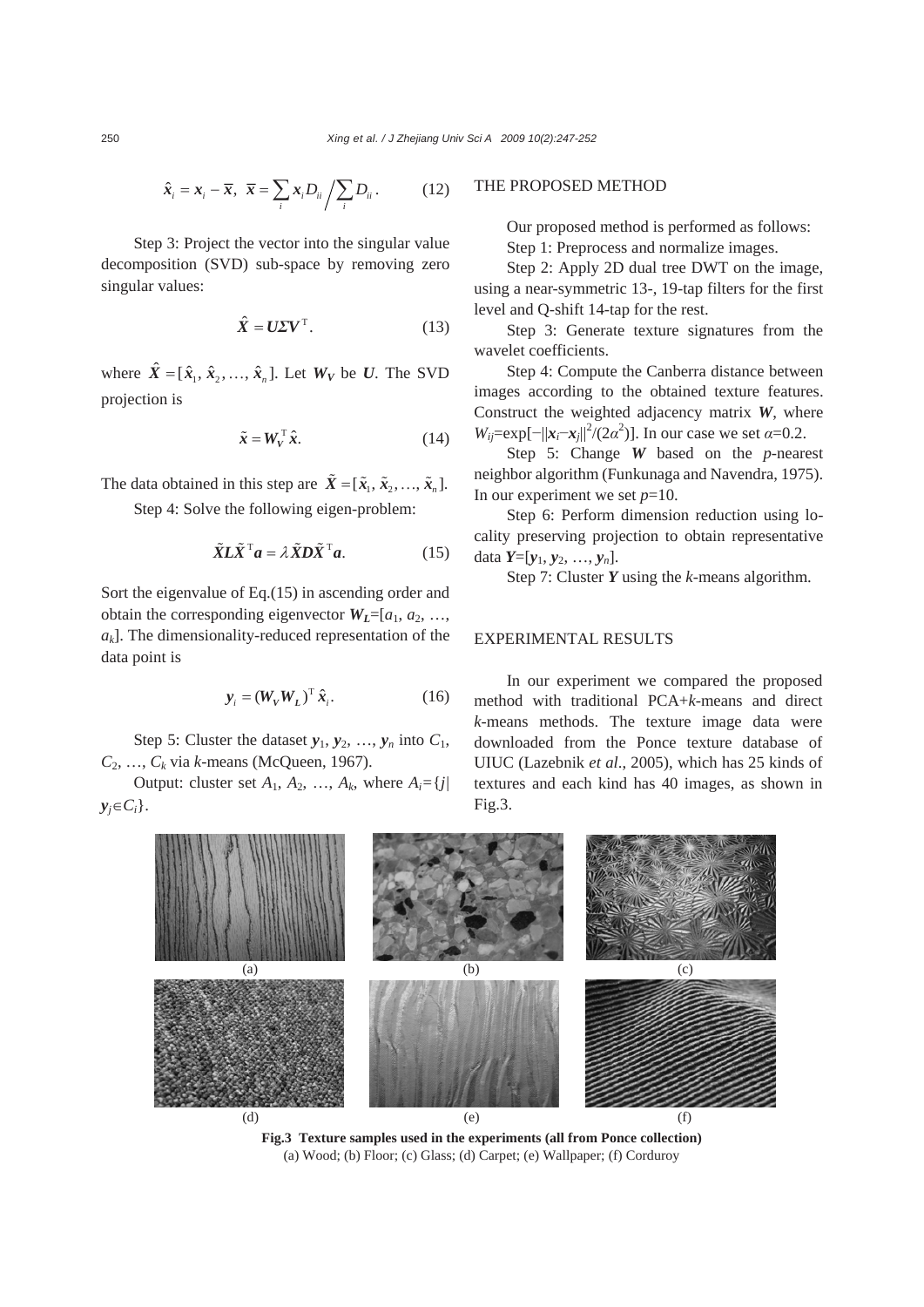To quantitatively evaluate the results, two metrics, the accuracy (*AC*) and the normalized mutual information (*MI*), are used to measure the clustering performance (Xu *et al*., 2003). *AC* is defined as

$$
AC = \frac{1}{n} \sum_{i=1}^{n} \delta(s_i, map(r_i)),
$$
 (17)

where  $r_i$  and  $s_i$  denote the obtained cluster label and the actual label of image  $x_i$ , respectively.  $\delta(x, y)=1$  if  $x = y$ , otherwise 0. *map*( $r_i$ ) is the permutation mapping function (Lovasz and Plummer, 1986) that maps each cluster label  $r_i$  to the equivalent label from the data corpus. The best mapping can be found by using the Kuhn-Munkres algorithm.

Another metric is mutual information. Suppose *C* denotes the actual cluster set and *C*′ denotes the obtained cluster set. Then the mutual information between the two cluster sets is defined as follows:

$$
MI(C, C') = \sum_{c \in C, c' \in C'} p(c_i, c'_j) \cdot \log_2 \frac{p(c_i, c'_j)}{p(c_i) \cdot p(c'_j)}, \quad (18)
$$

where  $p(c_i)$  is the possibility that a randomly selected image belongs to  $c_i$ ,  $p(c_j)$  is the possibility that a randomly selected image belongs to  $c_i'$ , and  $p(c_i, c_i')$  is the possibility that the image belongs to  $c_i$  and  $c'_i$  at the same time. The normalized mutual information is

$$
\overline{MI}(C, C') = \frac{MI(C, C')}{\max(H(C), H(C'))},
$$
(19)

where  $H(C)$  and  $H(C')$  denote the entropies of  $C$  and *C*′, respectively.

Table 1 gives the results of the comparison of the three different texture features, namely DWT, dual tree DWT and dual tree DWT signature. As can be seen, dual tree DWT achieves good results in the experiments compared to DWT. Moreover, dual tree DWT signature shows better performance than the other two texture features.

Table 2 shows the comparison of the experimental results based on dual tree DWT signature features. As we can see, the proposed method performs better than direct *k*-means and PCA+*k*-means, in both accuracy and mutual information.

| $\boldsymbol{k}$ | Accuracy   |                         |                            | Mutual information |                         |                            |
|------------------|------------|-------------------------|----------------------------|--------------------|-------------------------|----------------------------|
|                  | <b>DWT</b> | Dual tree<br><b>DWT</b> | Dual tree DWT<br>signature | <b>DWT</b>         | Dual tree<br><b>DWT</b> | Dual tree DWT<br>signature |
| 2                | 0.863      | 0.900                   | 0.925                      | 0.726              | 0.681                   | 0.679                      |
| 3                | 0.850      | 0.892                   | 0.950                      | 0.813              | 0.854                   | 0.865                      |
| 4                | 0.719      | 0.744                   | 0.756                      | 0.564              | 0.585                   | 0.597                      |
| 5                | 0.690      | 0.695                   | 0.710                      | 0.541              | 0.569                   | 0.597                      |
| 6                | 0.713      | 0.746                   | 0.754                      | 0.597              | 0.623                   | 0.661                      |
| Average          | 0.767      | 0.795                   | 0.819                      | 0.648              | 0.662                   | 0.680                      |

**Table 1 Comparison of accuracy and mutual information of the three different texture features** 

**Table 2 Comparison of accuracy and mutual information of the proposed algorithm with other high performance clustering algorithms** 

| $\boldsymbol{k}$ | Accuracy   |               |               | Mutual information |               |               |
|------------------|------------|---------------|---------------|--------------------|---------------|---------------|
|                  | $k$ -means | $PCA+k-means$ | Our algorithm | $k$ -means         | $PCA+k-means$ | Our algorithm |
| 2                | 0.887      | 0.838         | 0.925         | 0.579              | 0.468         | 0.679         |
| 3                | 0.742      | 0.925         | 0.950         | 0.616              | 0.823         | 0.865         |
| 4                | 0.650      | 0.706         | 0.756         | 0.451              | 0.484         | 0.597         |
| 5                | 0.635      | 0.615         | 0.710         | 0.512              | 0.536         | 0.597         |
| 6                | 0.621      | 0.750         | 0.754         | 0.558              | 0.633         | 0.661         |
| Average          | 0.707      | 0.767         | 0.819         | 0.543              | 0.589         | 0.680         |